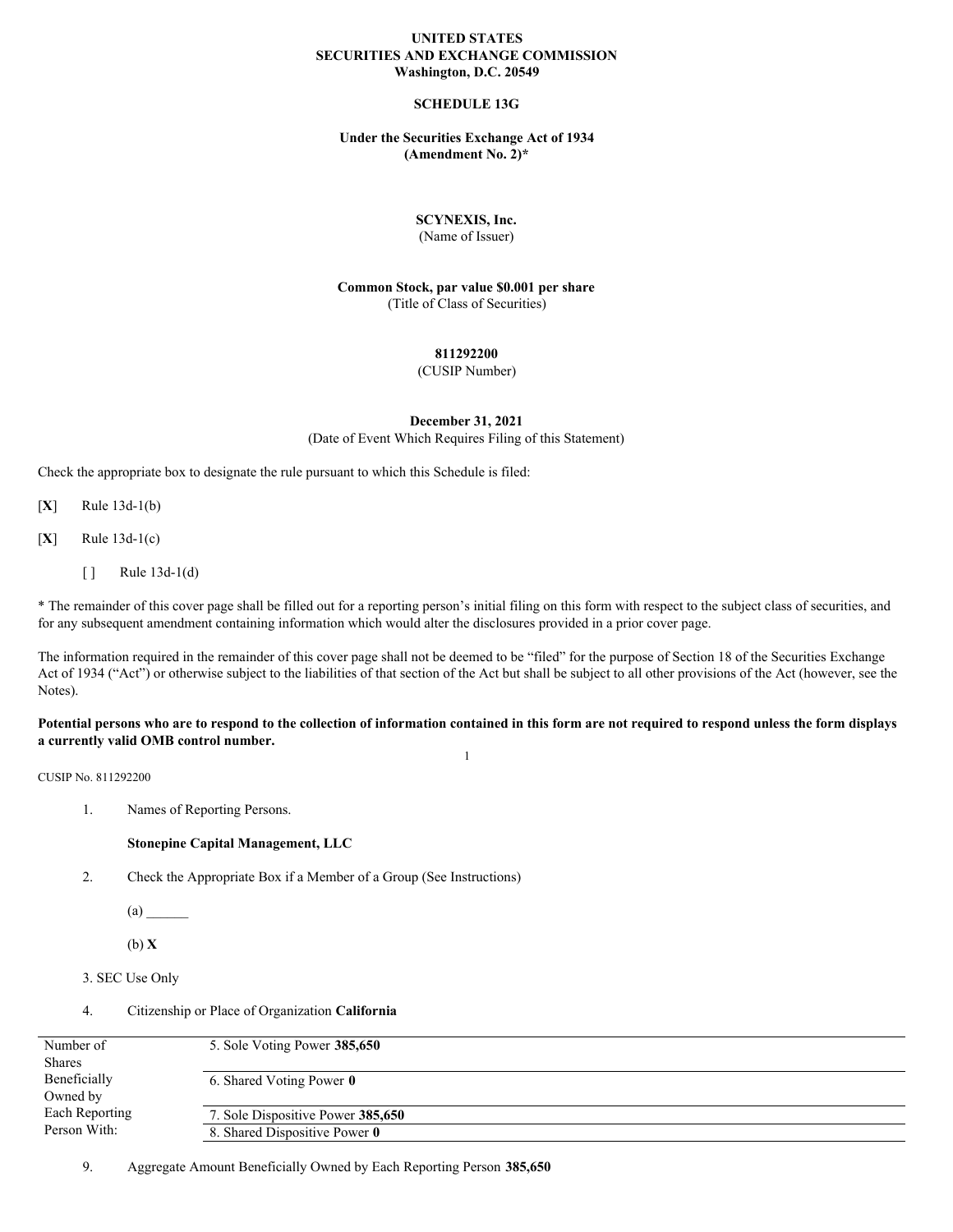- 10. Check if the Aggregate Amount in Row (9) Excludes Certain Shares (See Instructions) **\_\_\_\_\_\_**
- 11. Percent of Class Represented by Amount in Row (9) **1.6%**
- 12. Type of Reporting Person (See Instructions) **IA, OO**

2

## CUSIP No. 811292200

1. Names of Reporting Persons.

**Stonepine Capital, L.P.**

- 2. Check the Appropriate Box if a Member of a Group (See Instructions)
	- $(a)$

(b) **X**

3. SEC Use Only

|  |  | Citizenship or Place of Organization Delaware |  |  |  |  |
|--|--|-----------------------------------------------|--|--|--|--|
|--|--|-----------------------------------------------|--|--|--|--|

| Number of      | 5. Sole Voting Power 385,650      |
|----------------|-----------------------------------|
| <b>Shares</b>  |                                   |
| Beneficially   | 6. Shared Voting Power 0          |
| Owned by       |                                   |
| Each Reporting | 7. Sole Dispositive Power 385,650 |
| Person With:   | 8. Shared Dispositive Power 0     |
|                |                                   |

9. Aggregate Amount Beneficially Owned by Each Reporting Person **385,650**

- 10. Check if the Aggregate Amount in Row (9) Excludes Certain Shares (See Instructions) **\_\_\_\_\_\_**
- 11. Percent of Class Represented by Amount in Row (9) **1.6%**
- 12. Type of Reporting Person (See Instructions) **PN**

## 3

- CUSIP No. 811292200
	- 1. Names of Reporting Persons.

## **Jon M. Plexico**

2. Check the Appropriate Box if a Member of a Group (See Instructions)

 $(a)$ 

(b) **X**

- 3. SEC Use Only
- 4. Citizenship or Place of Organization **U.S.A.**

| Number of      | 5. Sole Voting Power 385,650      |
|----------------|-----------------------------------|
| <b>Shares</b>  |                                   |
| Beneficially   | 6. Shared Voting Power 0          |
| Owned by       |                                   |
| Each Reporting | 7. Sole Dispositive Power 385,650 |
| Person With:   | 8. Shared Dispositive Power 0     |
|                |                                   |

9. Aggregate Amount Beneficially Owned by Each Reporting Person **385,650**

10. Check if the Aggregate Amount in Row (9) Excludes Certain Shares (See Instructions) **\_\_\_\_\_\_**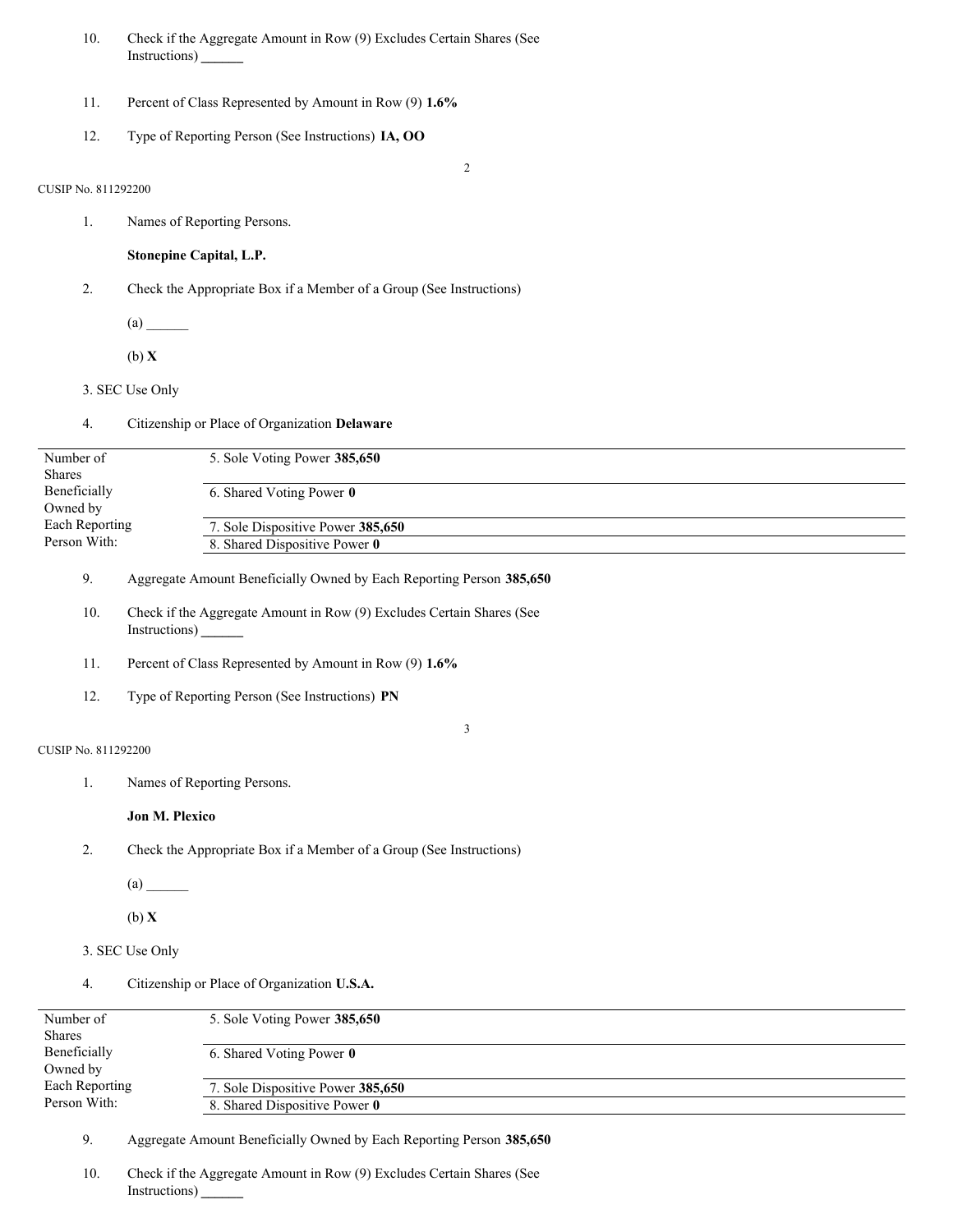- 11. Percent of Class Represented by Amount in Row (9) **1.6%**
- 12. Type of Reporting Person (See Instructions) **HC, IN**

#### 4

## CUSIP No. 811292200

1. Names of Reporting Persons.

## **Timothy P. Lynch**

- 2. Check the Appropriate Box if a Member of a Group (See Instructions)
	- $(a)$
	- (b) **X**
- 3. SEC Use Only
- 4. Citizenship or Place of Organization **U.S.A.**

| Number of<br><b>Shares</b> | 5. Sole Voting Power 385,650      |
|----------------------------|-----------------------------------|
| Beneficially               | 6. Shared Voting Power 0          |
| Owned by                   |                                   |
| Each Reporting             | 7. Sole Dispositive Power 385,650 |
| Person With:               | 8. Shared Dispositive Power 0     |

5

## 9. Aggregate Amount Beneficially Owned by Each Reporting Person **385,650**

- 10. Check if the Aggregate Amount in Row (9) Excludes Certain Shares (See Instructions) **\_\_\_\_\_\_**
- 11. Percent of Class Represented by Amount in Row (9) **1.6%**
- 12. Type of Reporting Person (See Instructions) **HC, IN**

#### CUSIP No. 811292200

#### **Item 1.**

(a) Name of Issuer

**SCYNEXIS, Inc.**

(b) Address of Issuer's Principal Executive Offices

**1 Evertrust Plaza, 13th Floor, Jersey City, New Jersey 07302**

## **Item 2.**

(a) The names of the persons filing this statement are:

## **Stonepine Capital Management, LLC, a California limited liability company (the "General Partner")**

## **Stonepine Capital, L.P., a Delaware limited partnership (the "Partnership")**

#### **Jon M. Plexico**

## **Timothy P. Lynch (collectively, the "Filers")**

The General Partner is the general partner and investment adviser of investment funds, including the Partnership. Mr. Plexico and Mr. Lynch are the control persons of the General Partner. The Filers are filing this Schedule 13G jointly, but not as members of a group, and each disclaims membership in a group. Each Filer also disclaims beneficial ownership of the Stock except to the extent of that person's pecuniary interest therein. In addition, the filing of this Schedule 13G on behalf of the Partnership should not be construed as an admission that it is, and it disclaims that it is, a beneficial owner, as defined in Rule 13d-3 under the Act, of any of the Stock covered by this Schedule 13G.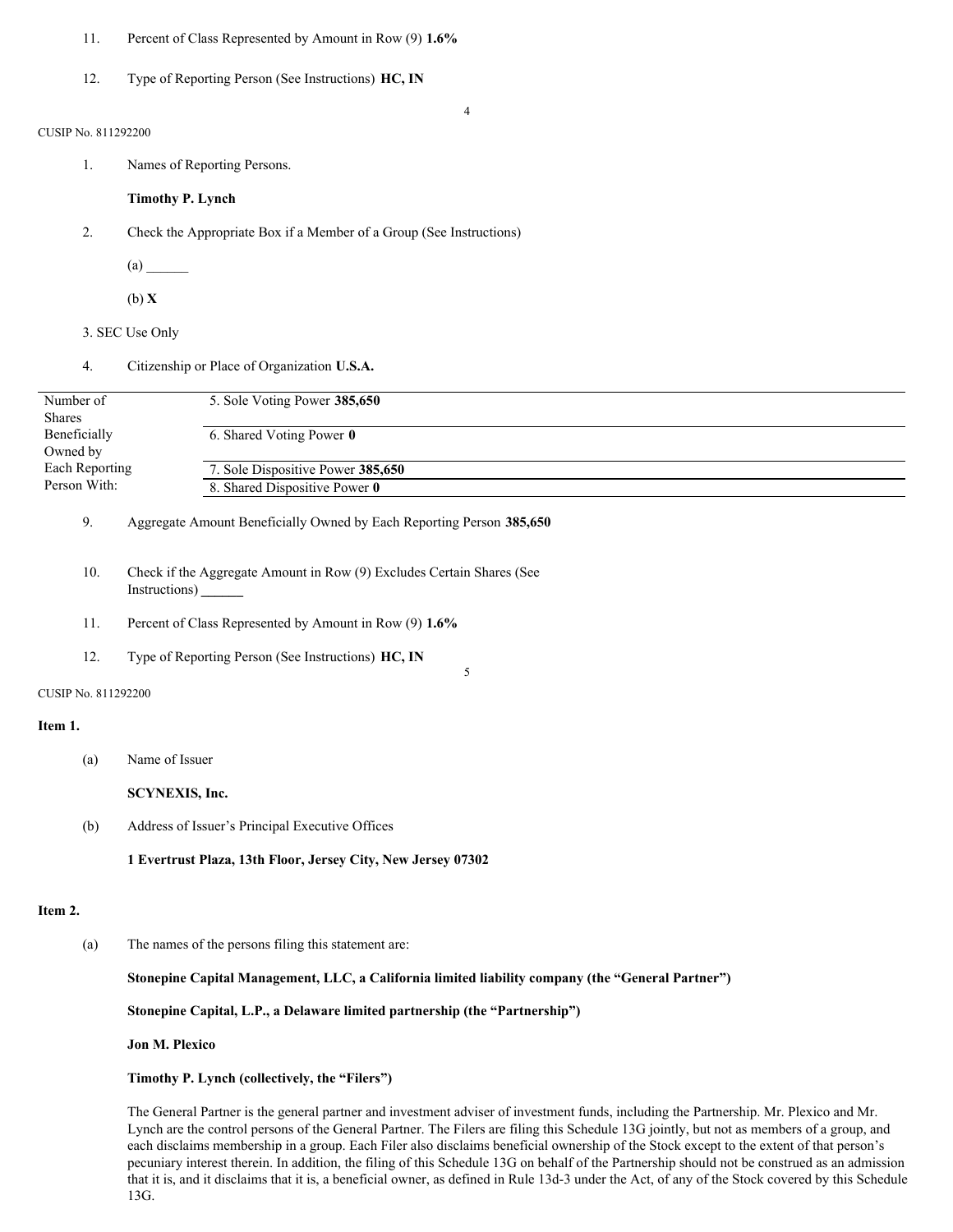(b) The principal business office of the Filers is located at

**919 NW Bond Street, Suite 204 Bend, OR 97703-2767**

- (c) For citizenship of Filers, see Item 4 of the cover sheet for each Filer.
- (d) This statement relates to the Issuer's **Common Stock, par value \$0.001 per share** (the "**Stock**").
- (e) The CUSIP number of the Issuer is: **811292200**

|                                | 6                                                                                                                                                                       |
|--------------------------------|-------------------------------------------------------------------------------------------------------------------------------------------------------------------------|
| CUSIP No. 811292200<br>Item 3. | If this statement is filed pursuant to rule 240.13d-1(b) or 240.13d-2(b) or (c), check whether the person filing is a:                                                  |
| (a)                            | [] Broker or dealer registered under section 15 of the Act (15 U.S.C. 780).                                                                                             |
| (b)                            | [ ] Bank as defined in section $3(a)(6)$ of the Act (15 U.S.C. 78c).                                                                                                    |
| (c)                            | [] Insurance company as defined in section $3(a)(19)$ of the Act (15 U.S.C. 78c).                                                                                       |
| (d)                            | [ ] Investment company registered under section 8 of the Investment Company Act of 1940 (15 U.S.C. 80a-8).                                                              |
| (e)                            | $\begin{bmatrix} \mathbf{X} \end{bmatrix}$ An investment adviser in accordance with section 240.13d-1(b)(1)(ii)(E). As to the General Partner.                          |
| (f)                            | [ ] An employee benefit plan or endowment fund in accordance with section 240.13d-1(b)(1)(ii)(F).                                                                       |
| (g)                            | [X] A parent holding company or control person in accordance with 240.13d-1(b)(1)(ii)(G). As to Mr. Plexico and Mr. Lynch.                                              |
| (h)                            | [] A savings association as defined in section 3(b) of the Federal Deposit Insurance Act (12 U.S.C. 1813).                                                              |
| (i)                            | $\lceil$ A church plan that is excluded from the definition of an investment company under section 3(c)(14) of the Investment<br>Company Act of 1940 (15 U.S.C. 80a-3). |
| (j)                            | [] A non-U.S. institution in accordance with $\S 240.13d-1(b)(ii)(J)$ .                                                                                                 |
| (k)                            | [ ] Group, in accordance with Rule $13d-1(b)(1)(ii)(K)$ .                                                                                                               |
|                                | If filing as a non-U.S. institution in accordance with $\S 240.13d-1(b)(1)(ii)(J)$ , please specify the type of institution                                             |

## **Item 4. Ownership.**

See Items 5-9 and 11 of the cover page for each Filer.

## **Item 5. Ownership of Five Percent or Less of a Class**

If this statement is being filed to report the fact that as of the date hereof the reporting person has ceased to be the beneficial owner of more than five percent of the class of securities, check the following [ **X** ].

## **Item 6. Ownership of More than Five Percent on Behalf of Another Person.**

\_\_\_\_\_\_\_\_\_\_\_\_\_\_\_\_\_\_\_\_\_\_\_\_\_\_\_\_\_\_\_\_\_\_\_\_\_\_\_\_\_\_\_\_\_\_\_\_\_\_\_\_\_\_\_\_\_\_\_\_\_\_\_.

Not applicable.

Item 7. Identification and Classification of the Subsidiary Which Acquired the Security Being Reported on By the Parent Holding **Company.**

Not applicable.

## **Item 8. Identification and Classification of Members of the Group.**

Not applicable.

**Item 9. Notice of Dissolution of Group**

# Not applicable.

**Material to Be Filed as Exhibits**

# **Item 10.**

Agreement Regarding Joint Filing of Statement on Schedule 13D or 13G.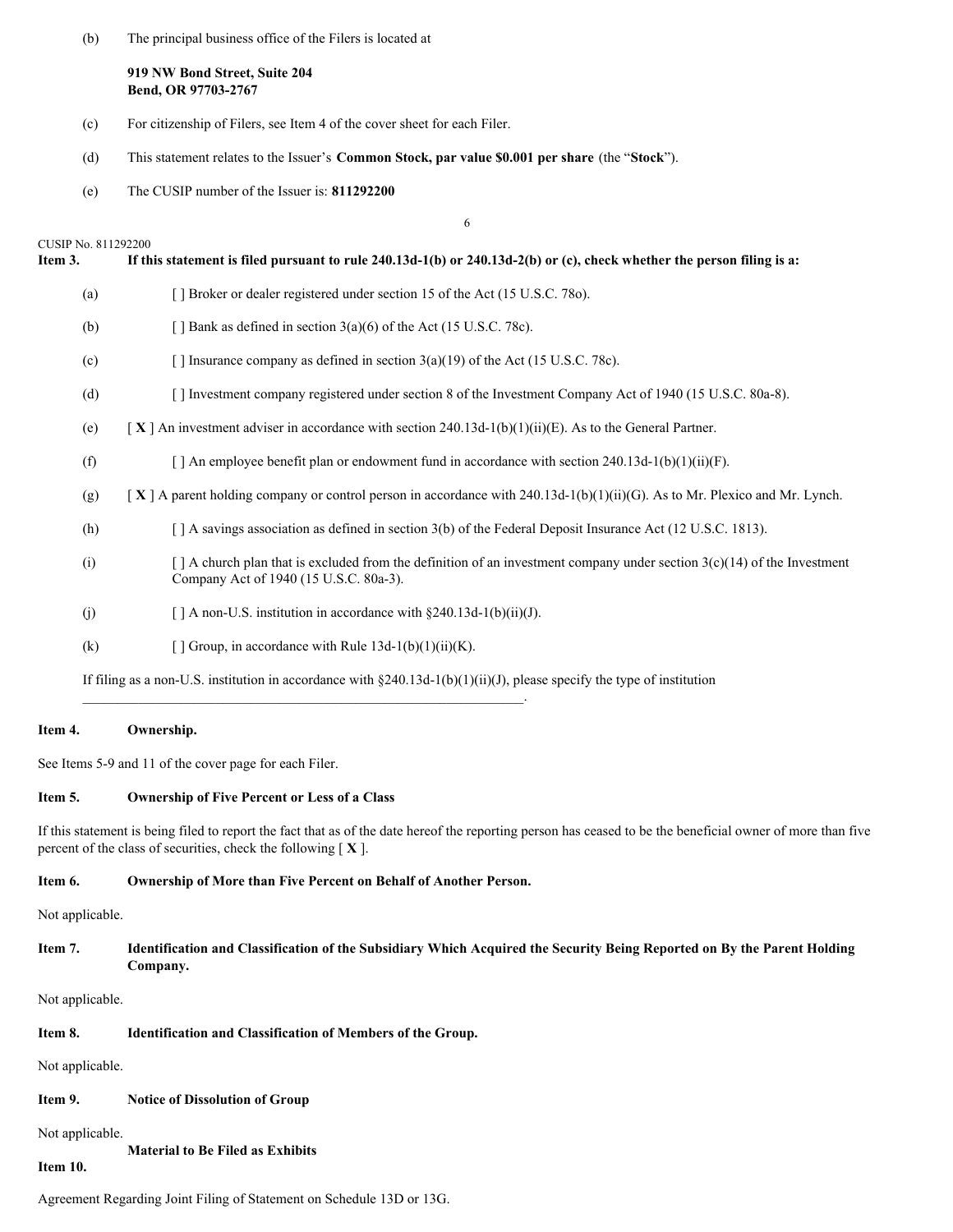### **Item 11. Certification of the General Partner, Mr. Plexico and Mr. Lynch**

By signing below I certify that, to the best of my knowledge and belief, the securities referred to above were acquired and are held in the ordinary course of business and were not acquired and are not held for the purpose of or with the effect of changing or influencing the control of the issuer of the securities and were not acquired and are not held in connection with or as a participant in any transaction having that purpose or effect, other than activities solely in connection with a nomination under § 240.14a-11.

#### **Certification of the Partnership**

By signing below I certify that, to the best of my knowledge and belief, the securities referred to above were not acquired and are not held for the purpose of or with the effect of changing or influencing the control of the issuer of the securities and were not acquired and are not held in connection with or as a participant in any transaction having that purpose or effect, other than activities solely in connection with a nomination under § 240.14a-11.

7

CUSIP No. 811292200

#### SIGNATURE

After reasonable inquiry and to the best of my knowledge and belief, I certify that the information set forth in this statement is true, complete and correct.

Dated: February 11, 2022

## **STONEPINE CAPITAL MANAGEMENT, LLC**

By: */s/ Timothy P. Lynch* Timothy P. Lynch Managing Member

## **STONEPINE CAPITAL, L.P.**

By: Stonepine Capital Management, LLC, General Partner

By: \_*/s/ Timothy P. Lynch* Timothy P. Lynch Managing Member

/s/ Jon M. Plexico Jon M. Plexico

\_*/s/ Timothy P. Lynch* Timothy P. Lynch

8

CUSIP No. 811292200

## EXHIBIT A

## AGREEMENT REGARDING JOINT FILING OF STATEMENT ON SCHEDULE 13D OR 13G

The undersigned agree to file jointly with the Securities and Exchange Commission (the "SEC") any and all statements on Schedule 13D or Schedule 13G or Forms 3, 4 or 5(and any amendments or supplements thereto) required under section 13(d) and 16(a) of the Securities Exchange Act of 1934, as amended, in connection with purchases by the undersigned of the securities of any issuer. For that purpose, the undersigned hereby constitute and appoint Stonepine Capital Management, LLC, a California limited liability company, as their true and lawful agent and attorney-in-fact, with full power and authority for and on behalf of the undersigned to prepare or cause to be prepared, sign, file with the SEC and furnish to any other person all certificates, instruments, agreements and documents necessary to comply with section 13(d) and section 16(a) of the Securities Exchange Act of 1934, as amended, in connection with said purchases, and to do and perform every act necessary and proper to be done incident to the exercise of the foregoing power, as fully as the undersigned might or could do if personally present.

Dated: May 15, 2017